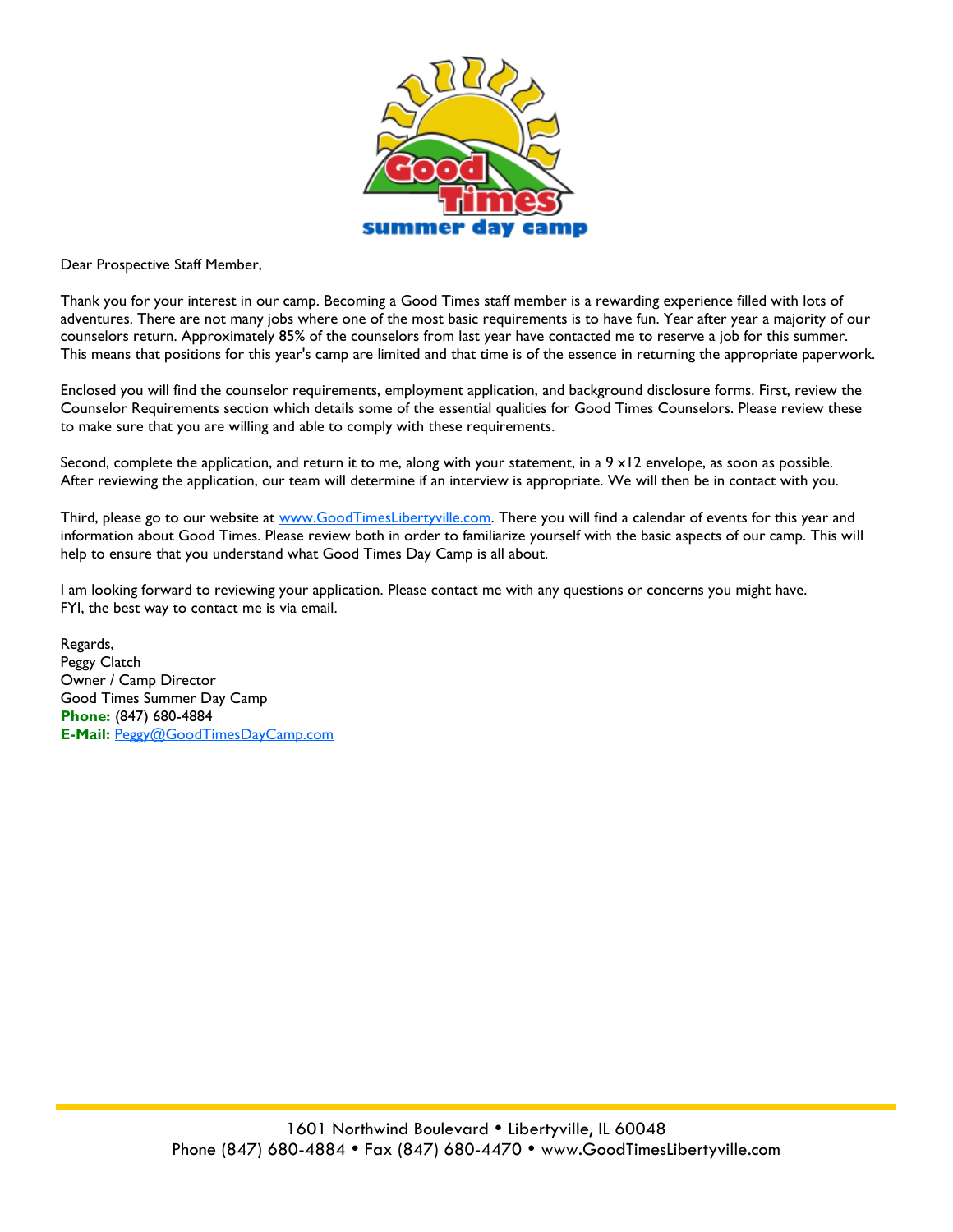

### **CAMP COUNSELOR DESCRIPTION**

#### **GENERAL RESPONSIBILITIES**

To supervise campers and assist in their positive growth during camp.

**RESPONSIBLE TO** Camp Directors

#### **MINIMUM QUALIFICATIONS**

Minimum 18 years of age. Minimum of one year of college experience or AP credits. Desire and ability to work with children in the outdoors. Ability to relate to one's peer group. Ability to accept supervision and guidance. Good character, integrity, and adaptability. Fun and Happy Ability to lift 50 lbs

#### **ESSENTIAL JOB FUNCTIONS**

Ability to communicate and implement programs to a wide range of participants with varying ages and skill levels.

Ability to observe and assess participants and contractual staff behaviors to assess their appropriateness, and to enforce safety regulations and emergency procedures.

Implement techniques that promote growth and positive interactions among individuals and groups.

Cognitive and communication abilities to plan and conduct diverse educational and recreational programs.

Visual, physical, and auditory ability to identify and respond to environmental and other hazards related to camp activities and operations.

Physical ability to navigate hilly terrain and respond appropriately to situations requiring First Aid.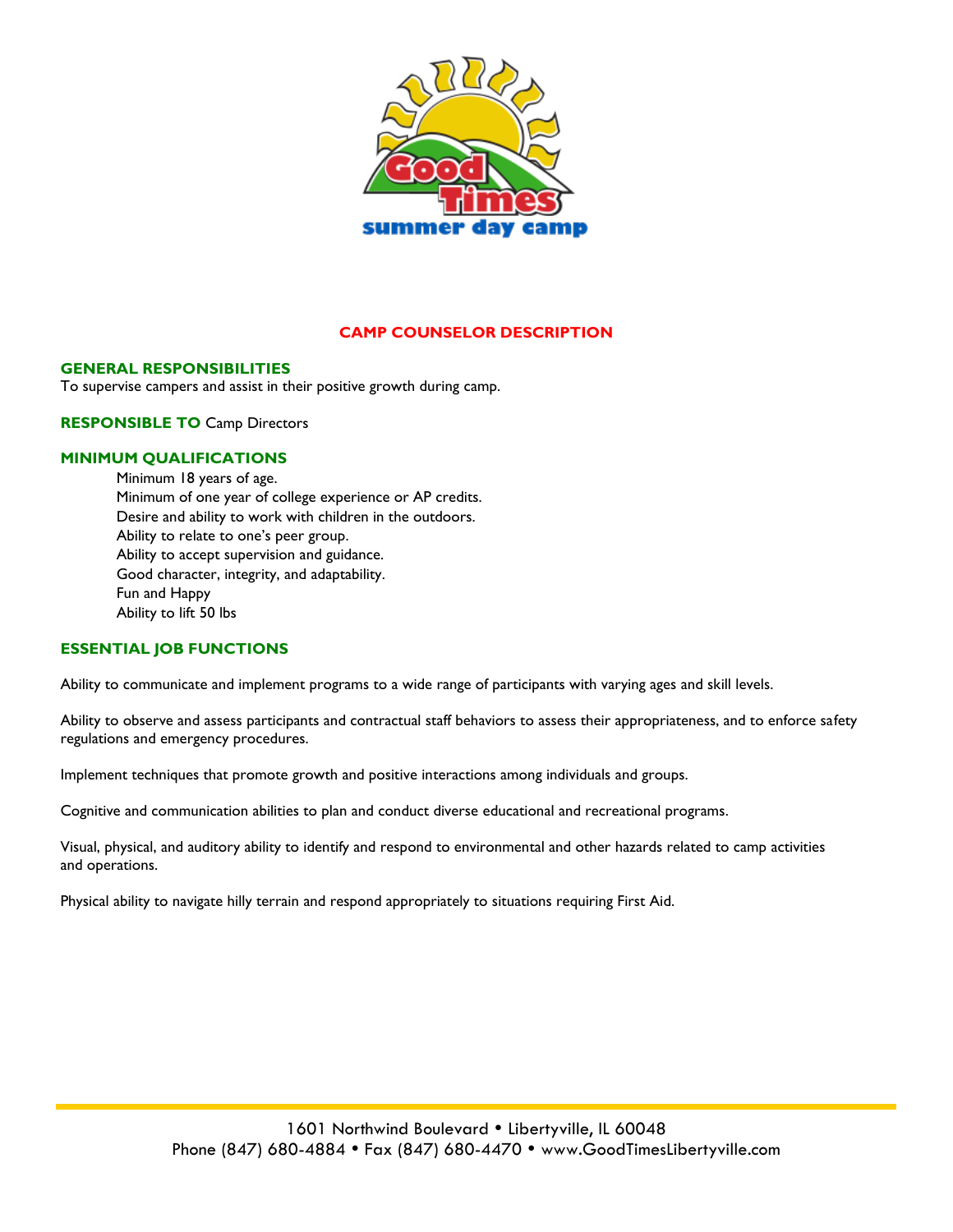#### **SPECIFIC RESPONSIBILITIES**

Take an active role. This means that counselors must participate in all the activities that the campers do. Counselors must swim, play games, make crafts, participate in costume days, etc. All applicants must be available to work every week from June  $13<sup>th</sup>$  to August  $12<sup>th</sup>$ . Monday thru Friday 7:30 am to 5:30 pm. Actively supervise your campers. Campers must be supervised at all times. Attend staff orientation and complete staff training. Attend Camper Open House on June 2nd. Be fair and impartial in working with the campers and other staff. Keep records and written documentation of campers and all administrative tasks including incident reports. Responsible for preparing one camper choice program three times per week. Recognize and respond to opportunities for problem solving in the group. Develop opportunities for interaction between campers and staff. Collect and distribute lunch/snacks and notify Unit Leader of any needed supplies. Supervise care and use of camp equipment and supplies. Develop opportunities for the group so that each individual experiences success during camp. Provide opportunities for discussion of individual or group problems and concerns. Help each participant meet the goals established by the camp. Report all accidents, illnesses and unusual circumstances to your supervisor. Interpret and enforce camp polices. Supervise camper health and safety. Wear designated camp attire or appropriate camp costume at all times. These are not the only duties to be performed. Some duties may be reassigned and other duties may be assigned as required.

## **Check List**

- **□** Completed Application Form
- Enclosed Personal Synopsis Video or one page statement
- $\Box$  Enclosed 4 x 6 photo
- $\Box$  Enclosed Additional Information
- □ Enclosed Recent School Transcript

**□** Reviewed Counselor Requirements **□** Reviewed Camp Website www.GoodTimesLibertyville.com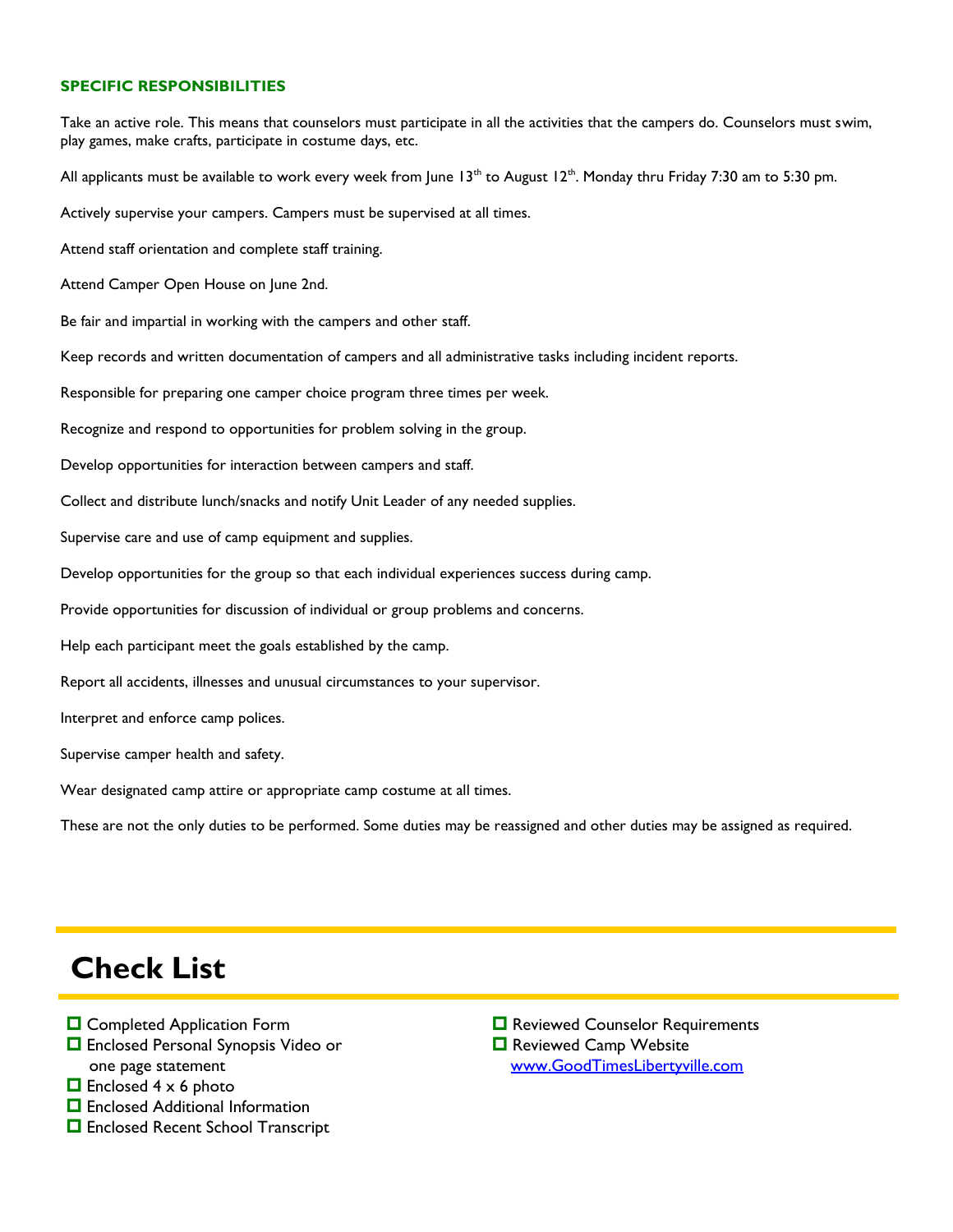

# **Personal Information**

| First Name            | Last Name         |          |
|-----------------------|-------------------|----------|
| <b>Birth Date</b>     |                   |          |
| <b>Marital Status</b> |                   |          |
| Home Address          |                   |          |
| City                  | <b>State</b>      | Zip Code |
| Cell Phone number     | Home Phone number |          |

E-mail Address (This is the main way our staff will be in contact with you)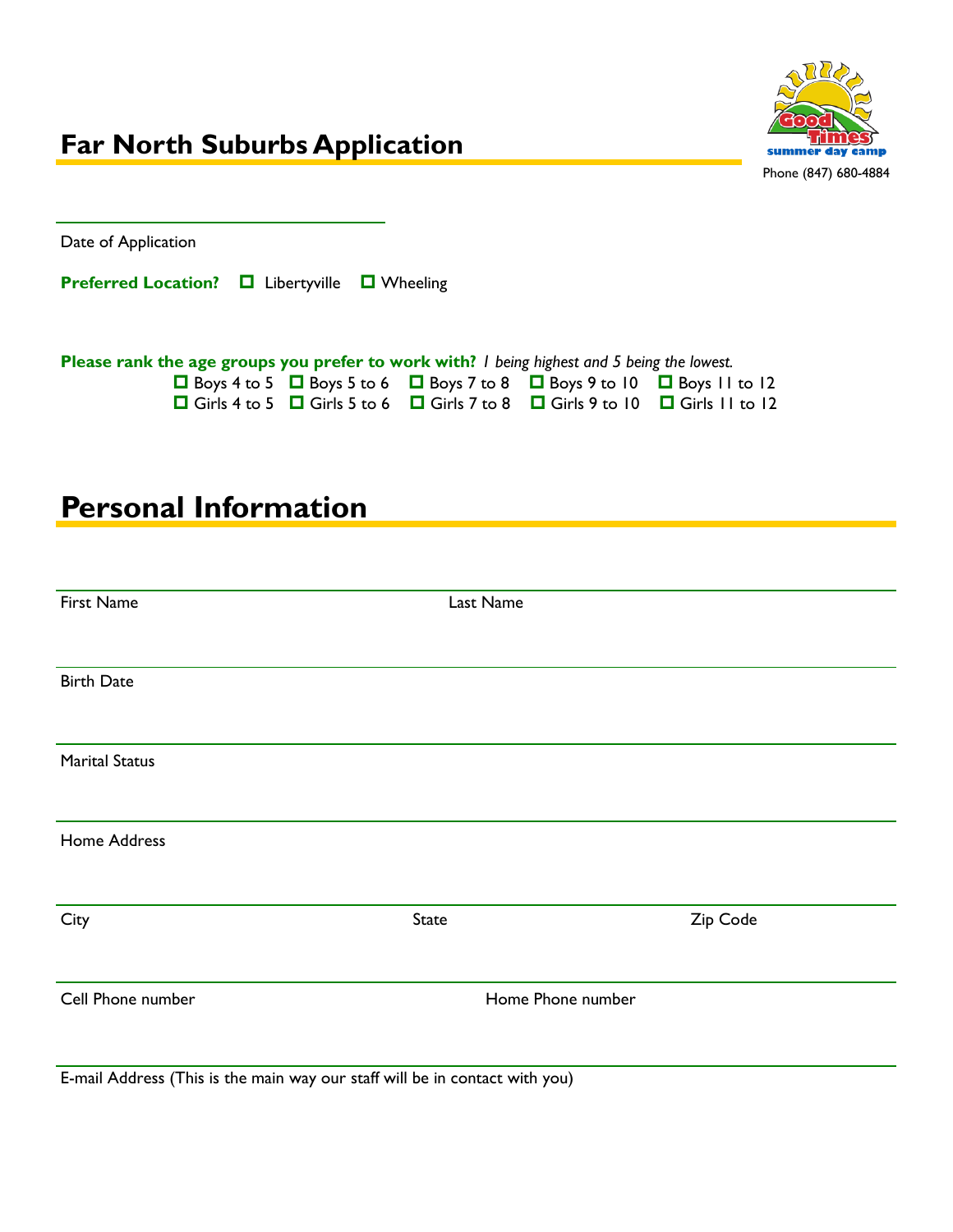

# **Camp Uniform**

| <b>T-Shirt Size</b> | $\Box$ Child 14-16 $\Box$ Adult Small | $\Box$ Adult Large $\Box$ Adult X-Large | $\Box$ Adult Medium<br>$\Box$ Adult 2X-Large | 1110110101111001 |
|---------------------|---------------------------------------|-----------------------------------------|----------------------------------------------|------------------|
| Sweatshirt Size     | $\Box$ Child 14-16 $\Box$ Adult Small | $\Box$ Adult Large $\Box$ Adult X-Large | $\Box$ Adult Medium<br>$\Box$ Adult 2X-Large |                  |

# **Education**

| High School Name                                                                                                                |                 | <b>Start Year</b> | End Year |
|---------------------------------------------------------------------------------------------------------------------------------|-----------------|-------------------|----------|
| Undergraduate College Name                                                                                                      | Course of Study | <b>Start Year</b> | End Year |
| Other (specify)                                                                                                                 | Course of study | <b>Start Year</b> | End Year |
| Please attach your most recent school transcript.<br>An unofficial printed transcript from your school's website is acceptable. |                 |                   |          |

## **Personal Synopsis (please complete one of the following)**

### **Option 1:**

Make a five minute video of yourself introducing yourself to our Campers' parents and directors. The Personal Video Synopsis can be sent on DVD or a link on video websites such as YouTube.com.

| <b>O</b> DVD Enclosed | $\blacksquare$ Link: |  |
|-----------------------|----------------------|--|
|-----------------------|----------------------|--|

### **Option 2:**

Please type a one page statement about yourself to our Campers' parents and our directors. Please describe any special skills or interests you have that would benefit Good Times.

Please note that this is a very important part of your application.

## **Photo**

Please attach a  $4 \times 6$  photo of yourself.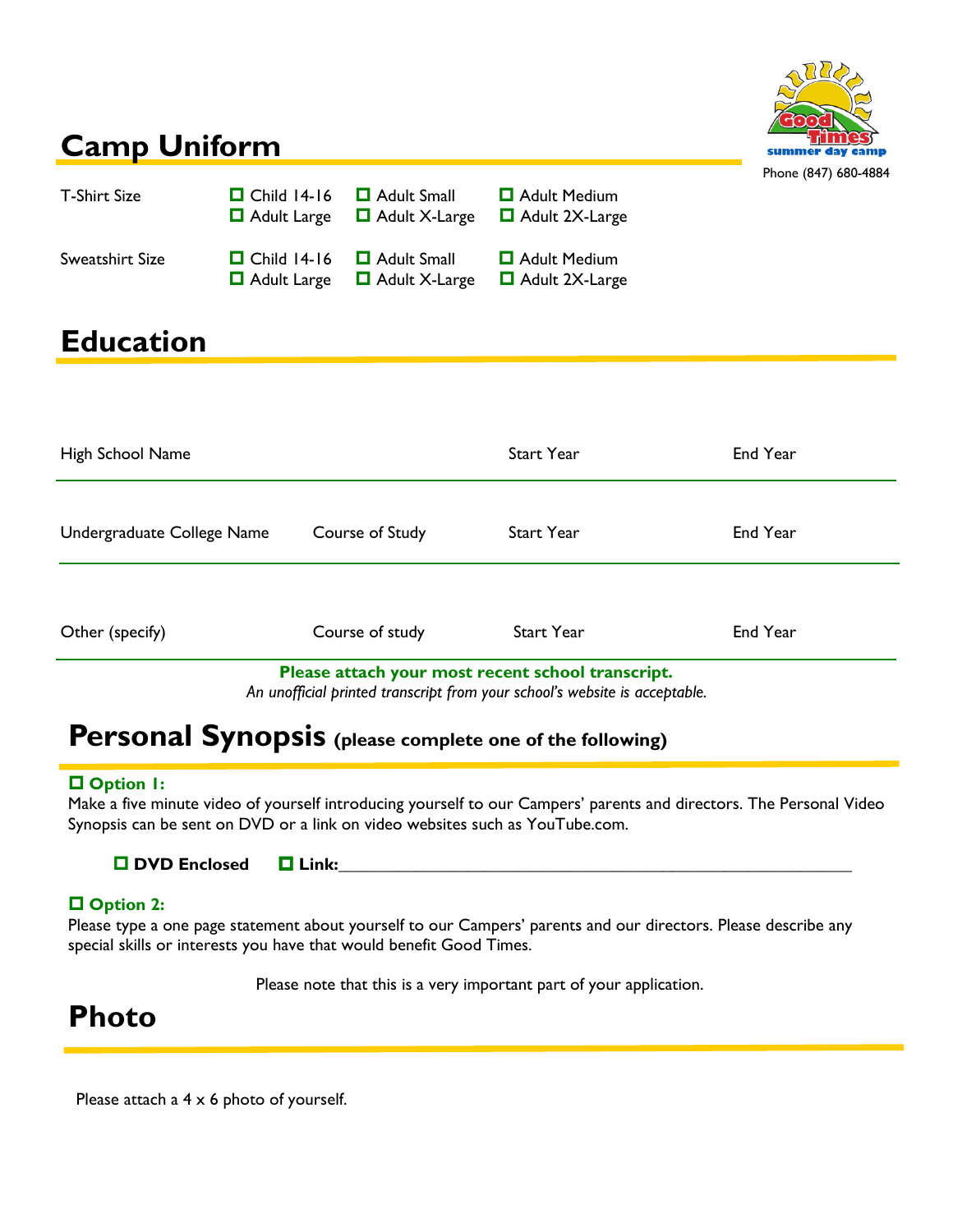# **Employment Experience**



### **Experience #1**

| Employer             | Telephone Number   |
|----------------------|--------------------|
|                      |                    |
| Address              |                    |
|                      |                    |
|                      |                    |
| Job Title            | Supervisor's Name  |
|                      |                    |
| Reason for Leaving   |                    |
|                      |                    |
| Dates Employed       | Hourly Rate/Salary |
|                      |                    |
| <b>Experience #2</b> |                    |
|                      |                    |
| Employer             | Telephone Number   |
|                      |                    |
| Address              |                    |
|                      |                    |
|                      |                    |
| Job Title            | Supervisor's Name  |
|                      |                    |
| Reason for Leaving   |                    |
|                      |                    |
| Dates Employed       | Hourly Rate/Salary |
|                      |                    |
|                      |                    |

Duplicate This Page As Needed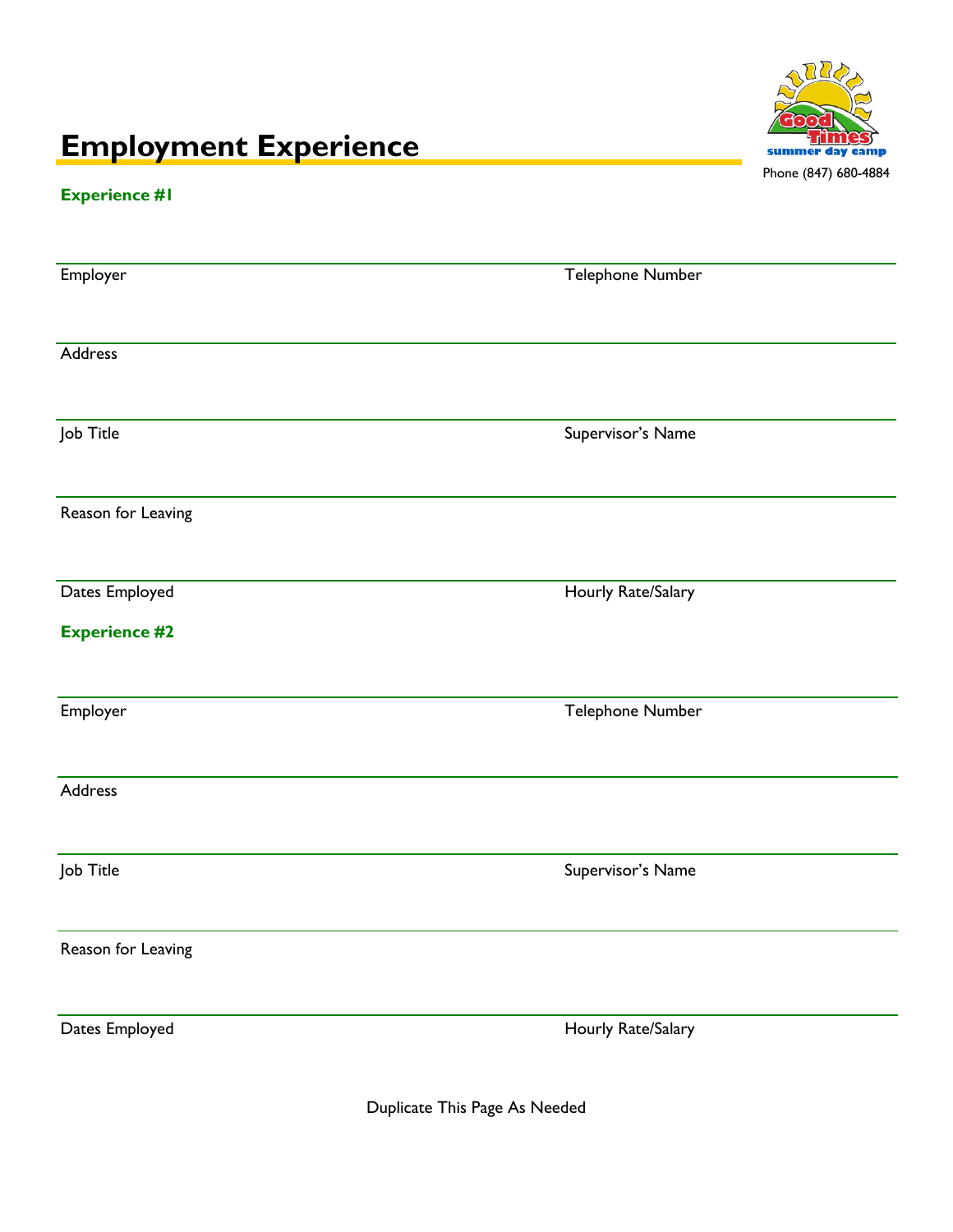# **References**



### **Reference #1**

| Name                |                        |
|---------------------|------------------------|
| Relationship        | Length of Relationship |
| Phone Number        | E-Mail                 |
| <b>Reference #2</b> |                        |
| Name                |                        |
| Relationship        | Length of Relationship |
| Phone Number        | E-Mail                 |
| <b>Reference #3</b> |                        |
| Name                |                        |
| Relationship        | Length of Relationship |
| Phone Number        | E-Mail                 |
|                     |                        |

Duplicate This Page As Needed